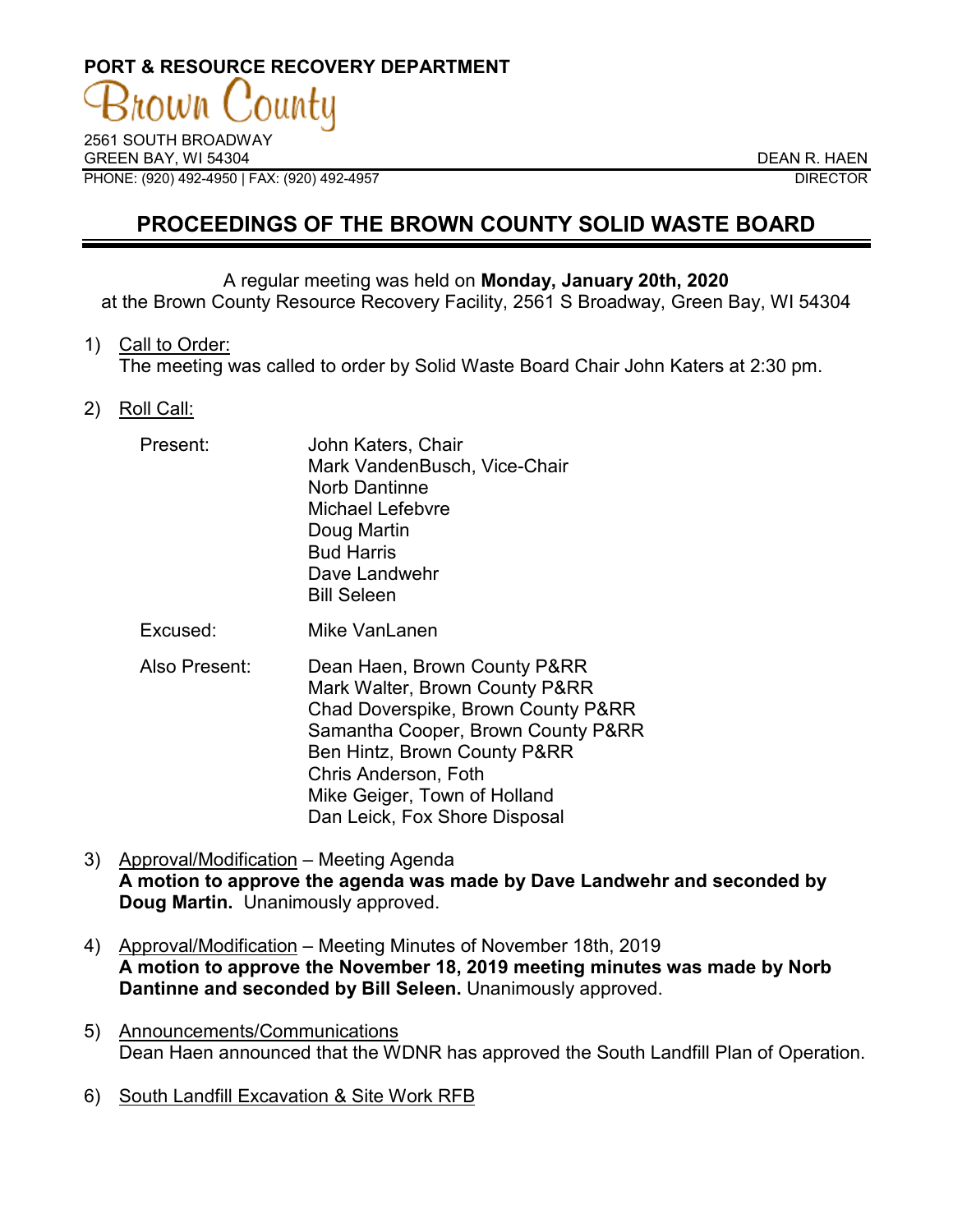Chad Doverspike explained that a bulk excavation site walkthrough occurred at the beginning of January and all vendors had to undergo a bidder's qualification. The department ended up receiving four total submittals for the RFB. The lowest bid amount received was \$4,763,639. Dave Landwehr asked what the budgeted amount for the excavation work of the landfill was, to which Mr. Doverspike answered \$4.8 million. For this year, the department has about \$6 million in the budget to go towards south landfill (SLF) construction projects.

John Katers asked if there were any type of reference checks done on the vendors that had submitted bids to which Mr. Doverspike answered that the minimum bidder's qualification included that the vendor must have had to have moved at least 250,000 yards of dirt in the past five years.

## **A motion to approve the South Landfill Excavation & Site Work RFB to award Mashuda Contractors the bid for \$4,763,639 was made by Dave Landwehr and seconded by Doug Martin.** Unanimously approved.

7) 2020 Public Communication Plan

Mr. Haen announced that the communication plan for this year includes more content about the preparation and progress of the SLF and new BOW agreement.

The department's Clerk/Typist, Samantha Cooper, will be working with the public relations team to coordinate more social media coverage and content, freeing up more time for Leonard and Finco to focus on the BOW agreement and SLF coverage.

## **A motion to approve the 2020 Communication Plan was made by John Katers and**  seconded by Mike Lefebvre. Unanimously approved.

- 8) Environmental Groundwater Monitoring RFQ Mr. Haen stated that the last time groundwater monitoring services was priced out was in 2015 and County contracts must be bid out every five years. The Badger Labs price quote for 2020-25 is less than in 2015-20.
- 9) Transfer Station Electronic Signage Mr. Doverspike announced that all of the signage has now been installed and programmed. The timing of the stop-and-go lights at the scales are still being adjusted.
- 10) Utilization Strategy for Rate Stabilization Fund

Mr. Haen stated that the municipalities currently would like to use the Rate Stabilization Fund to slowly increase the Tipping Fee after the South Landfill opens in order to better budget their finances. Brown County has come up with four different options to incrementally adjust the tipping fee:

- Option 1: \$2.50 per year increase
- Option 2: \$2 per year increase
- Option 3: \$1.50 per year increase
- Option 4: \$1 per year increase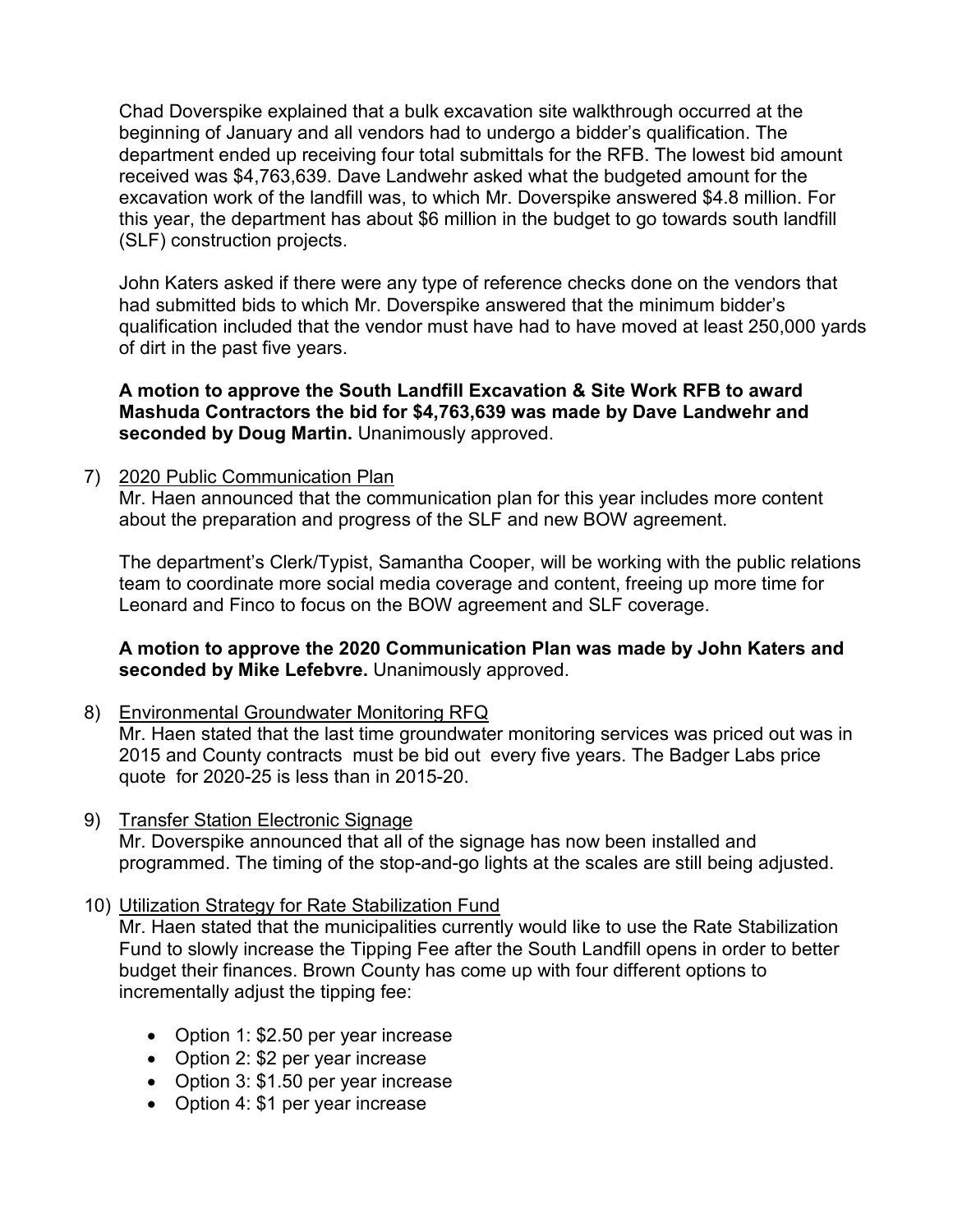These options will be discussed with both the city of Green Bay and city of DePere to identify any concerns prior to discussing the options with the other municipalities to receive their input and guidance. A new Solid Waste Management Services Agreement will be drafted melding the current Solid Waste and Recycling Agreements and incorporating the utilization of the Rate Stabilization Fund. A draft will also be shared with the cities of Green Bay and De Pere.

#### 11) Director's Report

Mr. Haen stated that GAD had offered Brown County a three year extension with no cost increase. They did, however, want to discuss frozen loads and how they would be compensated for their time cleaning out frozen boxes. The Resource Recovery department has begun to charge frozen load clean-outs at \$25 per box, beginning January 1<sup>st</sup>, 2020. A device has been purchased to enable faster cleanout.

Mr. Landwehr asked who would be responsible if a truck was damaged as a result of cleanout to which Mr. Haen answered that GAD carries insurance to cover that.

**A motion to suspend the rules was made by John Katers and seconded by Dave Landwehr.** Unanimously approved.

Dan Leick from Fox Shore Disposal shared his concern that GAD was benefiting from the \$25 per box cleanout.

Mr. Haen suggested that to address this concern, the topic should be revisited at a later date and if necessary the frozen load fee be adjusted based on efficiency of the new frozen-load clean out equipment.

#### **A motion to return to regular session was made by Dave Landwehr and seconded by John Katers.** Unanimously approved.

Mr. Haen continued on to discuss the gas-to-energy facility that was open at the East Landfill. The project generated \$4.9 million in revenue but ended up in the loss of \$1.2 million. Mr. Haen also went on to mention that the private well testing has begun at the SLF. Only one private well has yet to be tested. Property owners have received their data.

Mr. Doverspike stated that PFAS continue to be an emerging contaminant of concernand staff is actively engaged on the topic through our involvement in state and national associations.

An announcement was made that the Wisconsin Integrated Resource Management Conference will be happening at the end of February and Board members are invited to attend.

- 12) Such other Matters as Authorized by Law No other matters.
- 13) Adjourn